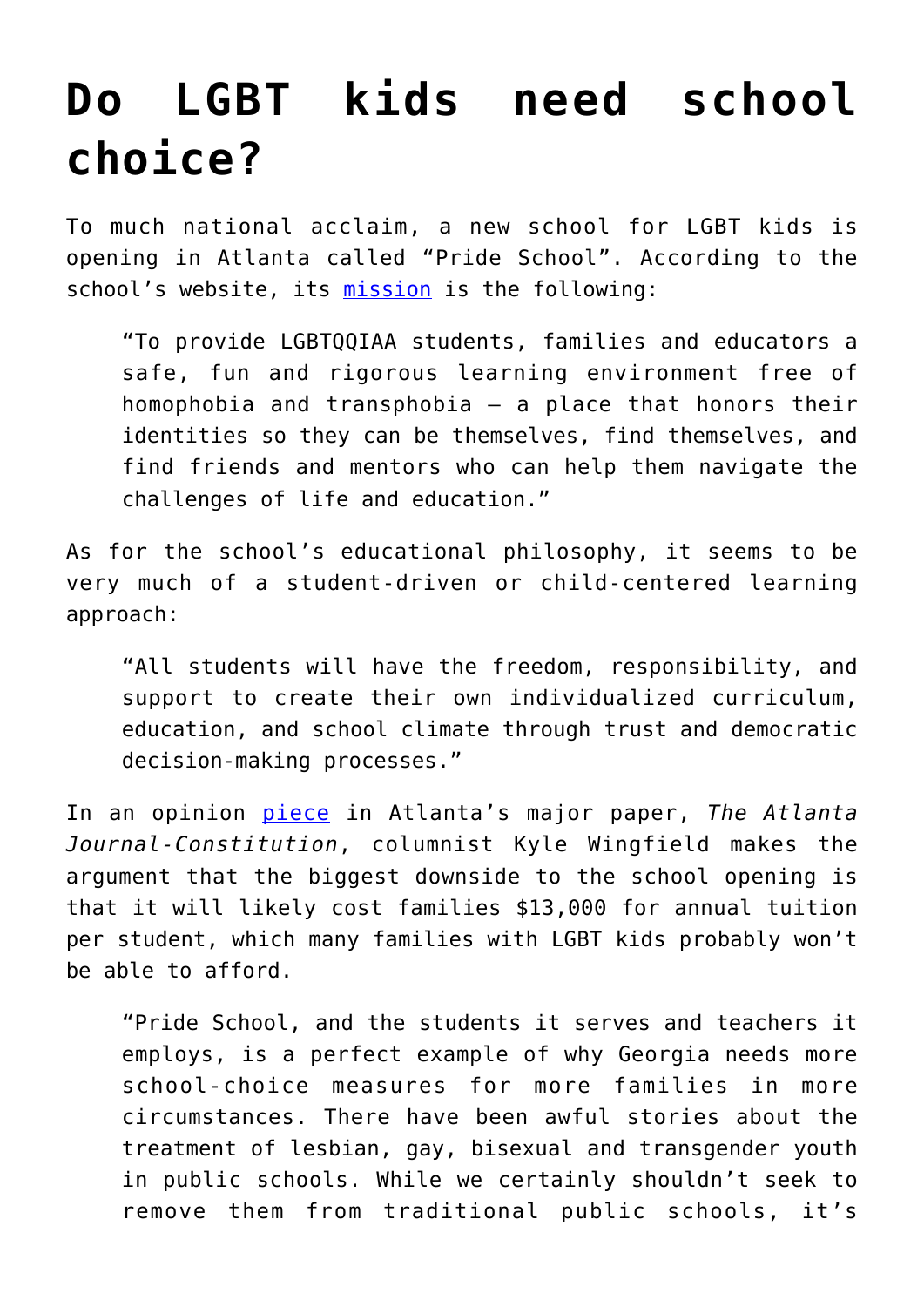perfectly understandable if some of these students and their families think changing schools would be a better option.

Undoubtedly, though, many of these families can't afford the expected annual tuition of \$13,000. School-choice measures, such as Education Savings Accounts, could go a long way toward helping them put their students in a better learning environment.

But while Georgia's Democrats have championed LGBT rights, the majority of them also have stood against expansions of school choice. Why? Because, even though many other longtime Democratic supporters would benefit from having more choices, the various teacher lobbies and education interest groups that contribute to their campaigns demand their fealty to the same old model of public education."

For the sake of transparency, the author is described as the "*AJC's* conservative columnist". Nonetheless, is his underlying point valid that parents need more freedom to find the right learning environments for their kids? Probably.

What seems to be unsaid but implied in both the creation of Pride School and the argument for school choice is that education is not value-neutral and that parents should have the first right to find schools that match their values.

For the wealthier members of our society it is much easier to find a school of their choice, even if it costs \$13,000 per year. For poor and middle-class Americans, they do not have the same freedom to find schools that reflect family values.

In some areas of the country, \$13,000 per student will seem like a lot compared to local public schools' spending per student whereas in other areas that amount would be on par or even less than what local public school districts spend per student. Ironically, in Atlanta Public Schools, the district itself [admits](http://www.atlantapublicschools.us/cms/lib/GA01000924/Centricity/Domain/12/Budget_Book_06.26.2015.pdf) that it spends \$13,000 per student annually: